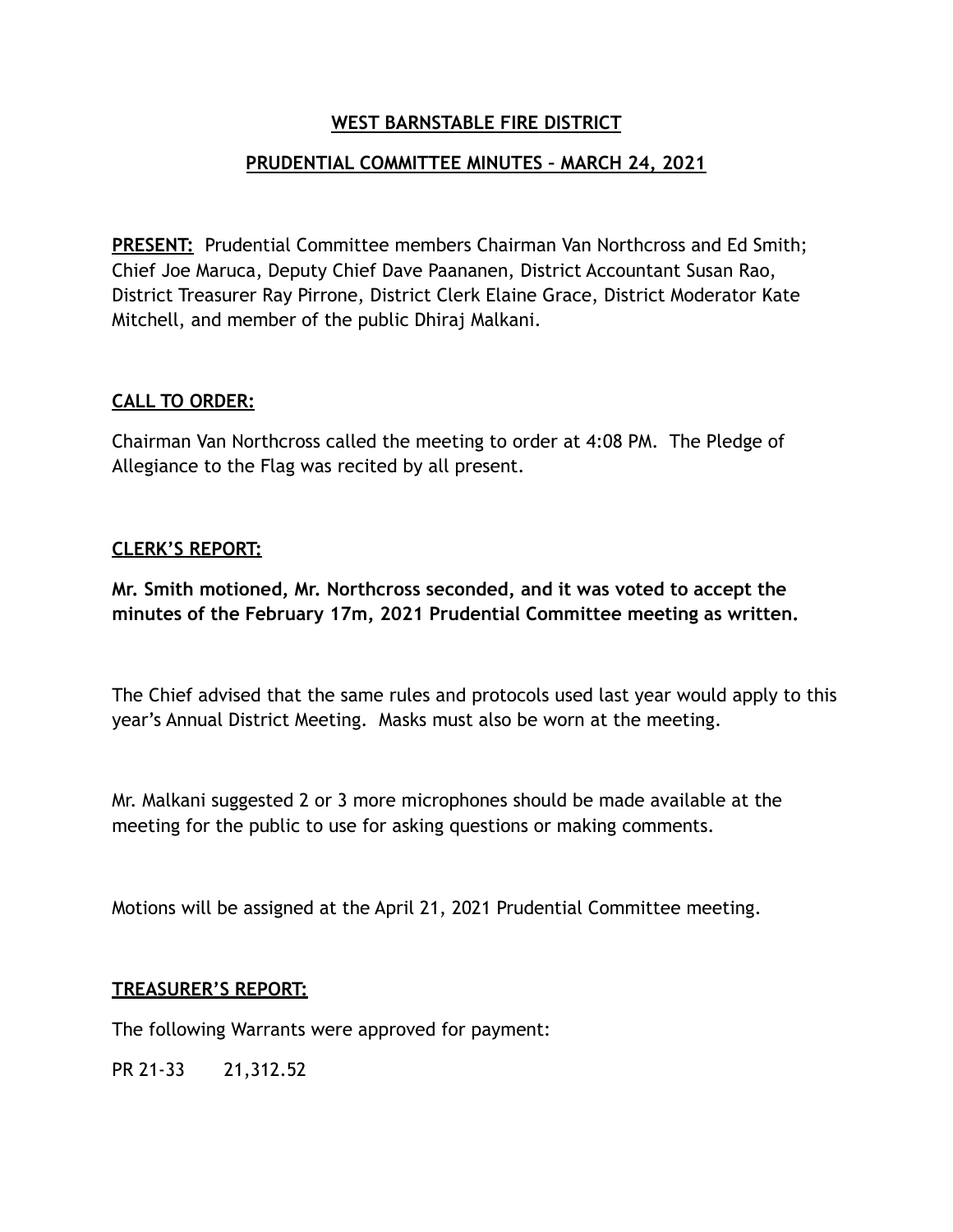| PR 21-34 | 15,548.87 |
|----------|-----------|
| PR 21-35 | 26.581.51 |
| PR 21-36 | 15,776.84 |
| PR 21-37 | 22,590.95 |
| AP 21-18 | 11,062.35 |
| AP 21-19 | 22,423.39 |
| AP 21-20 | 20,602.48 |

Mr. Pirrone advised that Real Estate and Personal Property tax collections were high; prior tax year receipts are down. Ambulance revenues are ahead of budget, however, revenue and trips are down from last year. Expenditures and salaries are just under budget. Fire Department salaries are under budget due to good fortune and good management.

The Chief noted that training is reduced for the moment – there has not been much significant training done since Thanksgiving. However, Curtis is still on track to attend the Fire Academy in May and that will impact overtime and training.

Mr. Pirrone advised that the Audit Report is posted on the District website – the management letter should be available by mid to late April.

Cash accounts have been reconciled.

Mr. Pirrone will present a proposal for Accounting Policy and Procedures for the District at the meeting in April for discussion.

## **FIRE CHIEF JOB DESCRIPTION & REVIEW:**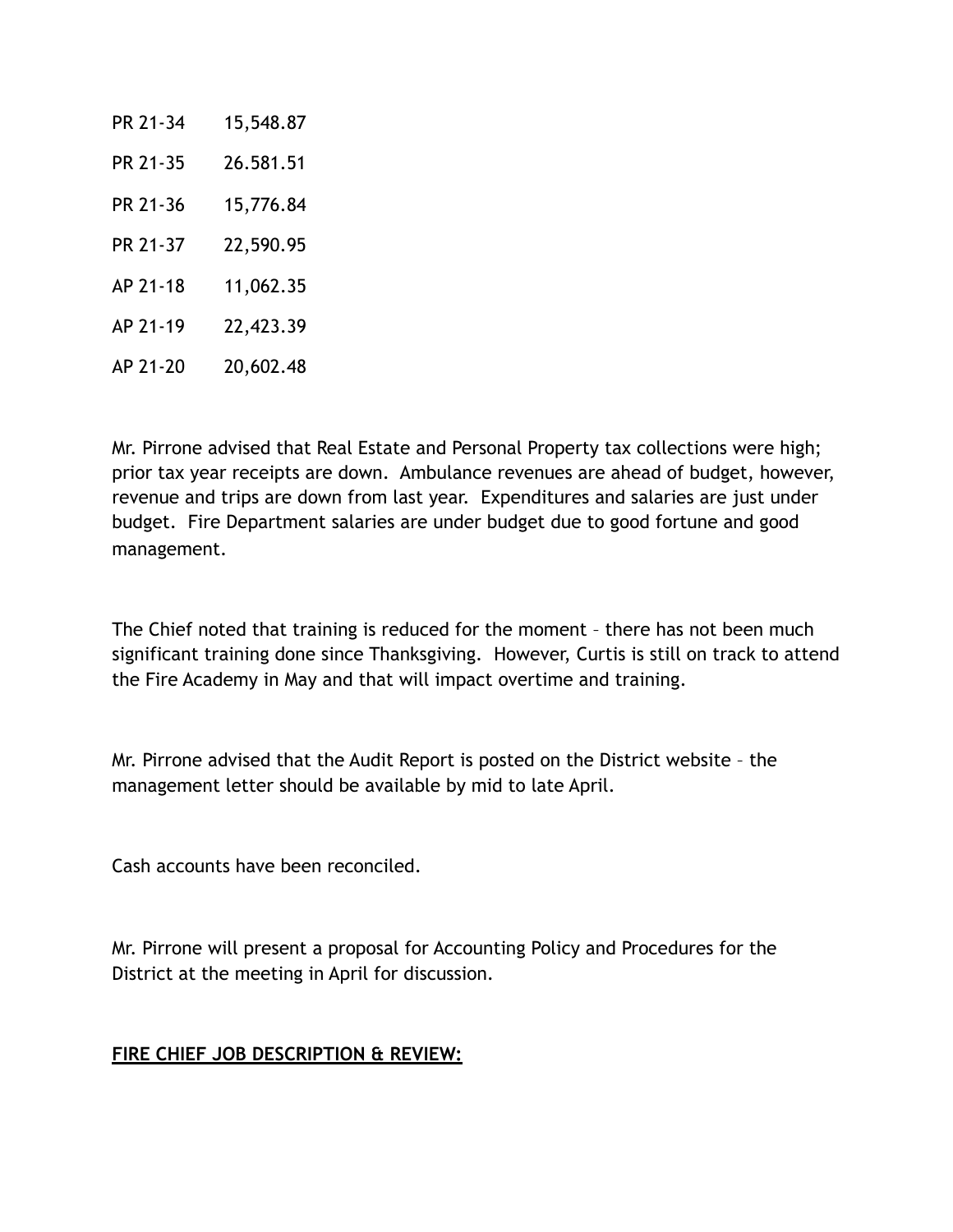**Mr. Smith motioned, Mr. Northcross seconded, and it was voted to approve the revised Fire Chief Job Description and revised Annual Review documents as written.** 

## **SUCCESSION PLANNING – CLERK, TREASURER:**

An annual review, reappointment and succession planning policy needs to be implemented. The Chief will work on a proposal to present to the Prudential Committee in July/August.

# **PILOT PROGRAM:**

The Chief introduced the idea of a PILOT (Payment in Lieu of Taxes) program that some cities and towns in Massachusetts have implemented in order to reach out to non-profits and request voluntary contributions for services received. In his research, the Chief found that 67% of the land mass of West Barnstable is non-taxable and will remain so – never to be developed, never to be taxed. Land in West Barnstable is owned or used by Cape Cod Community College, the YMCA, the Cape Cod Conservatory, the Town of Barnstable (housing and conservation), several churches, the Barnstable Land Trust, and open land as part of sub-division trusts. The Chief has suggested putting together a letter outlining the services these non-profits have been receiving and reaching out to them seeking a voluntary contribution. The Chief also suggested the proposal state that all voluntary contributions would go to capital projects, not operating funds. The Chief will work on a West Barnstable PILOT proposal and letter.

Mr. Northcross and Mr. Smith were in agreement that these entities should be given an opportunity to say yes or no and it was worth trying.

## **COVID 19 OPERATIONAL REVIEW:**

The Chief noted the resemblance to "Groundhog Day"…

The Chief advised that the COVID infection rate numbers are higher in the state and on Cape Cod perhaps due to the slower rollout of vaccine and reduced testing. Supplies have also been a problem. As of today, the schools have once again gone remote. Susan Rao noted, however, that although the infection rate is high, so is Massachusetts' vaccine rate.